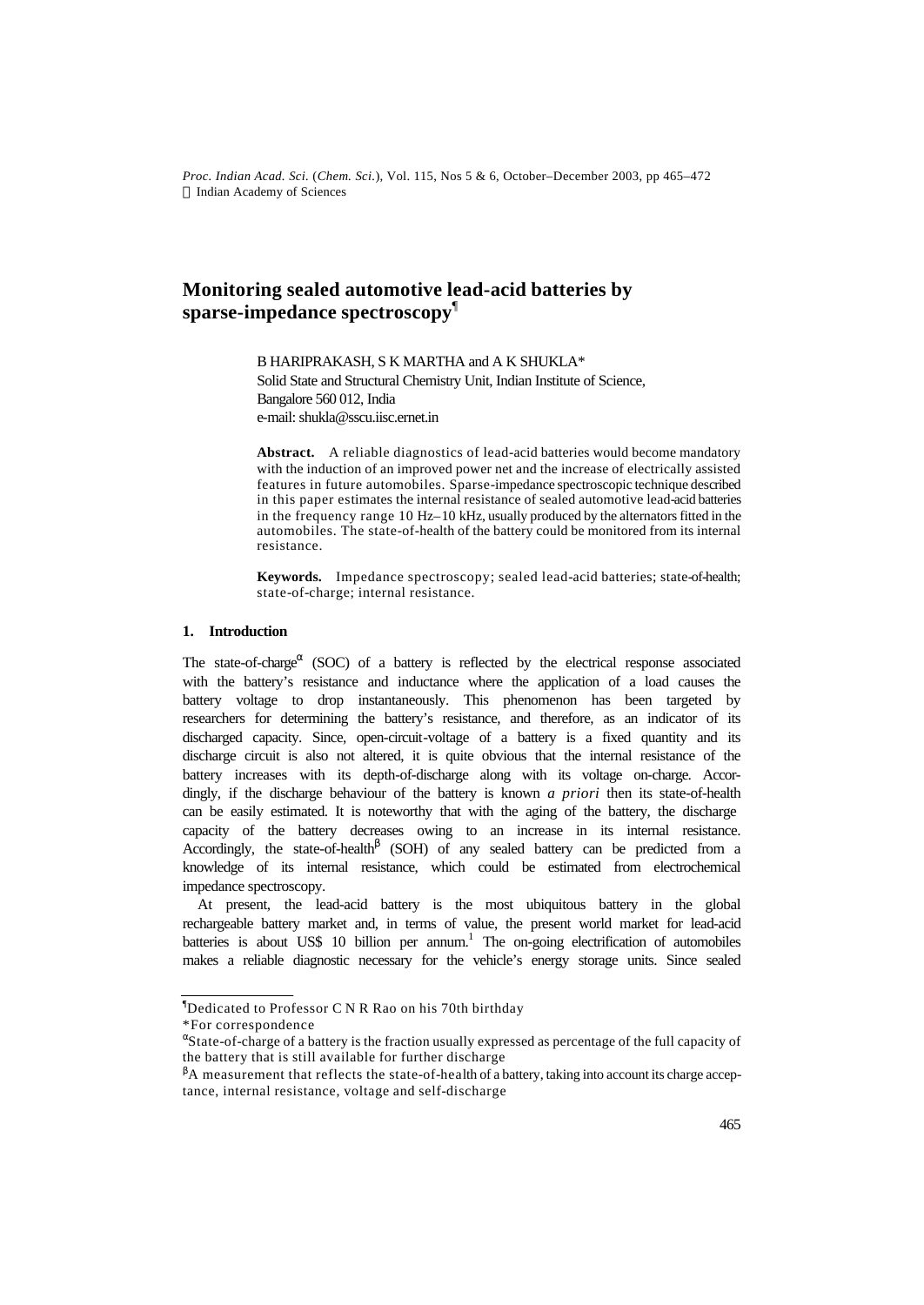lead-acid batteries are supposed to become the most important battery storage technology for the near-term future vehicles, monitoring and diagnostic algorithm for these batteries are of great importance. Besides, with the induction of 36V/42V power net and the increase of electrically-assisted features e.g. idle/stop operation, launch assistance etc., the importance of a suitable battery monitoring and management will increase even further. In the literature, several methods are employed to monitor the SOH of various battery systems. $2-25$  In this article, we describe on-line monitoring of sealed automotive lead-acid batteries by electrochemical sparse-impedance spectroscopy, which is believed to find application in future automobiles.

#### **2. Operating principle of sealed lead-acid batteries**

The conventional flooded-type lead-acid battery requires checking of the specific gravity of the electrolyte, periodic addition of water to maintain electrolyte level above the plates and recharge soon after discharge to prevent hard sulphation that causes loss of capacity. The emission of acid fumes from these batteries causes corrosion of metallic parts in the vicinity of the battery. Furthermore, seepage of acid on the top cover of the batteries leads to leakage current resulting in increased self-discharge and ground-shunt hazard. To overcome these problems, valve-regulated lead-acid (VRLA) or sealed lead-acid (SLA) batteries based on a oxygen-recombination cycle have emerged. SLA batteries offer the freedom of battery placement, cyclability without the need for addition of water or checking the specific gravity, increased safety and superior performance in some instances.

The electrochemical reactions taking place at the positive and negative electrodes of a lead-acid battery are as follows.

At the positive electrode:

$$
PbO2 + H2SO4 + 2H+ + 2e- \xrightarrow{\text{discharge}} PbSO4 + 2H2O,
$$
  
\n
$$
(Eo = 1.69 \text{ V vs SHE}).
$$
 (1)

At the negative electrode:

$$
Pb + H_2SO_4 \quad \underset{\text{charge}}{\underbrace{\text{discharge}}} \quad PbSO_4 + 2H^+ + 2e^-, (E^\circ = -0.36 \text{ V vs SHE}). \tag{2}
$$

Accordingly, the net cell reaction is given by:

$$
PbO_2 + Pb + 2H_2SO_4 \quad \frac{\text{discharge}}{\text{charge}} \quad 2PbSO_4 + 2H_2O, \ (E_{cell} = 2.05 \text{ V}). \tag{3}
$$

Thermodynamic stability of the electrolyte requires that its lowest unoccupied state have a higher energy than the highest occupied state of the reductant and its highest occupied state have a lower energy than the lowest unoccupied state of the oxidant (figure 1).<sup>27</sup> If either of these two conditions is violated, electrons may be transferred to or from the electrolyte to reduce or oxidise it. Therefore, the requirement for thermodynamic stability of the electrolyte restricts the cell voltage  $(E_{cell})$  to be always less than the thermodynamic window  $(E_g)$  of the electrolyte.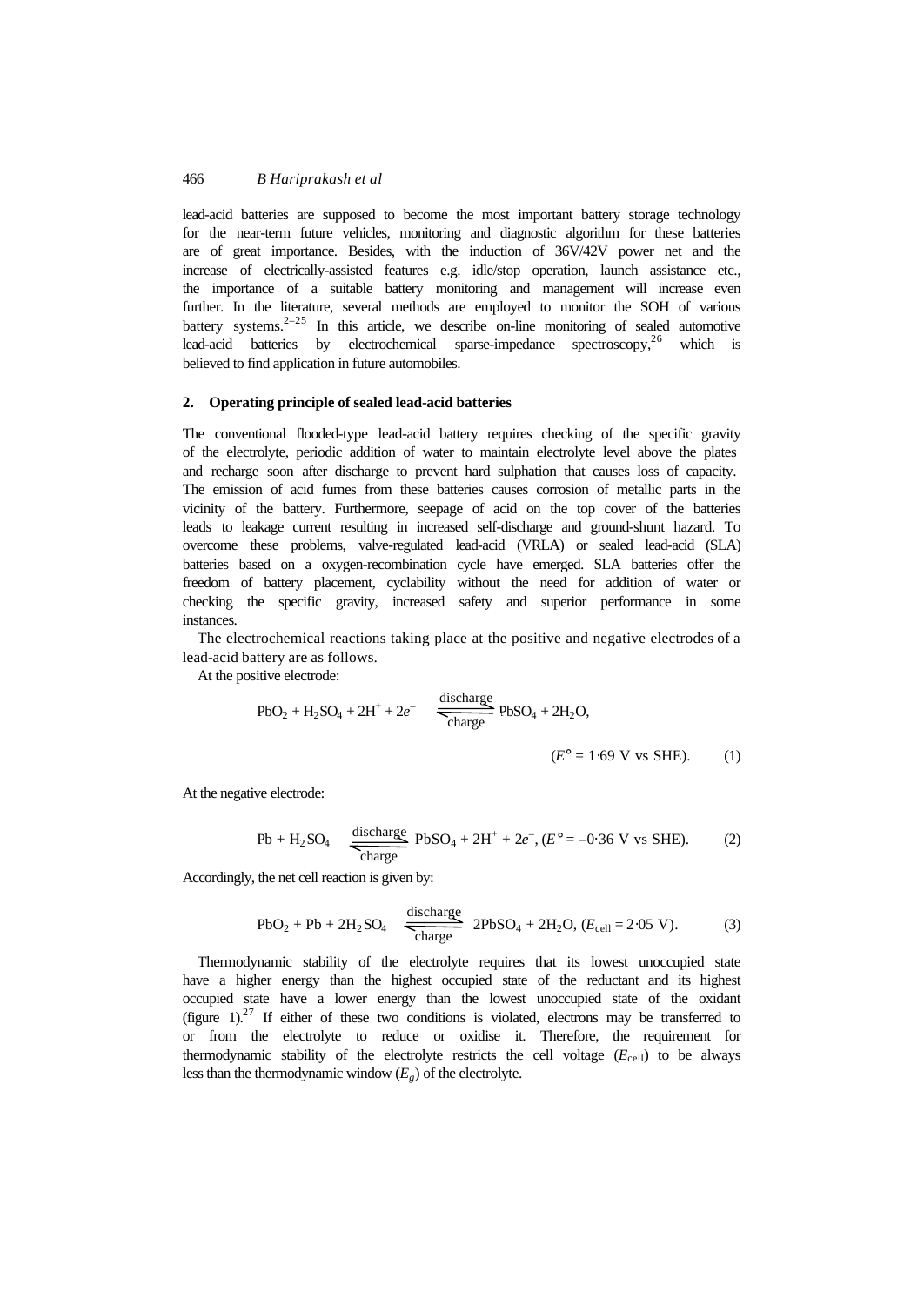

**Figure 1.** Reaction window for an aqueous electrolyte electrochemical cell with solid metallic reactants.



**Figure 2.** Potential of  $Pb/PbSO_4$  and  $PbO_2/PbSO_4$  electrodes under equilibrium and during gas evolution.

Both PbO2 and Pb are thermodynamically unstable in sulphuric acid solution. The equilibrium potential of PbO<sub>2</sub>/PbSO<sub>4</sub> couple is more anodic to O<sub>2</sub>/H<sub>2</sub>O couple by 0⋅46 V and the equilibrium potential of Pb/PbSO<sub>4</sub> is more cathodic to  $H_2/H^+$  couple by 0⋅36 V as shown in figure 2. Hence, even under open-circuit conditions,  $O_2$  evolution at the PbO<sub>2</sub> electrode and H<sub>2</sub> evolution at the negative electrode can occur according to the reactions,

$$
PbO_2 + H_2SO_4 \rightarrow PbSO_4 + H_2O + \frac{1}{2}Q \uparrow,
$$
\n<sup>(4)</sup>

$$
Pb + H_2SO_4 \to PbSO_4 + H_2 \uparrow.
$$
 (5)

The rates of reactions (4) and (5) increase with acid concentration. Therefore, the leadacid cell should not work in principle but in practice however the high  $O_2$  and  $H_2$ overpotentials on  $PbO<sub>2</sub>$  and  $Pb$  enable the respective electrodes to be charged before  $O<sub>2</sub>$ and H2 evolve at a substantial rate. In the lead-acid cell, it is the poor kinetics at the electrode–electrolyte interface that allows a cell voltage higher than the thermodynamic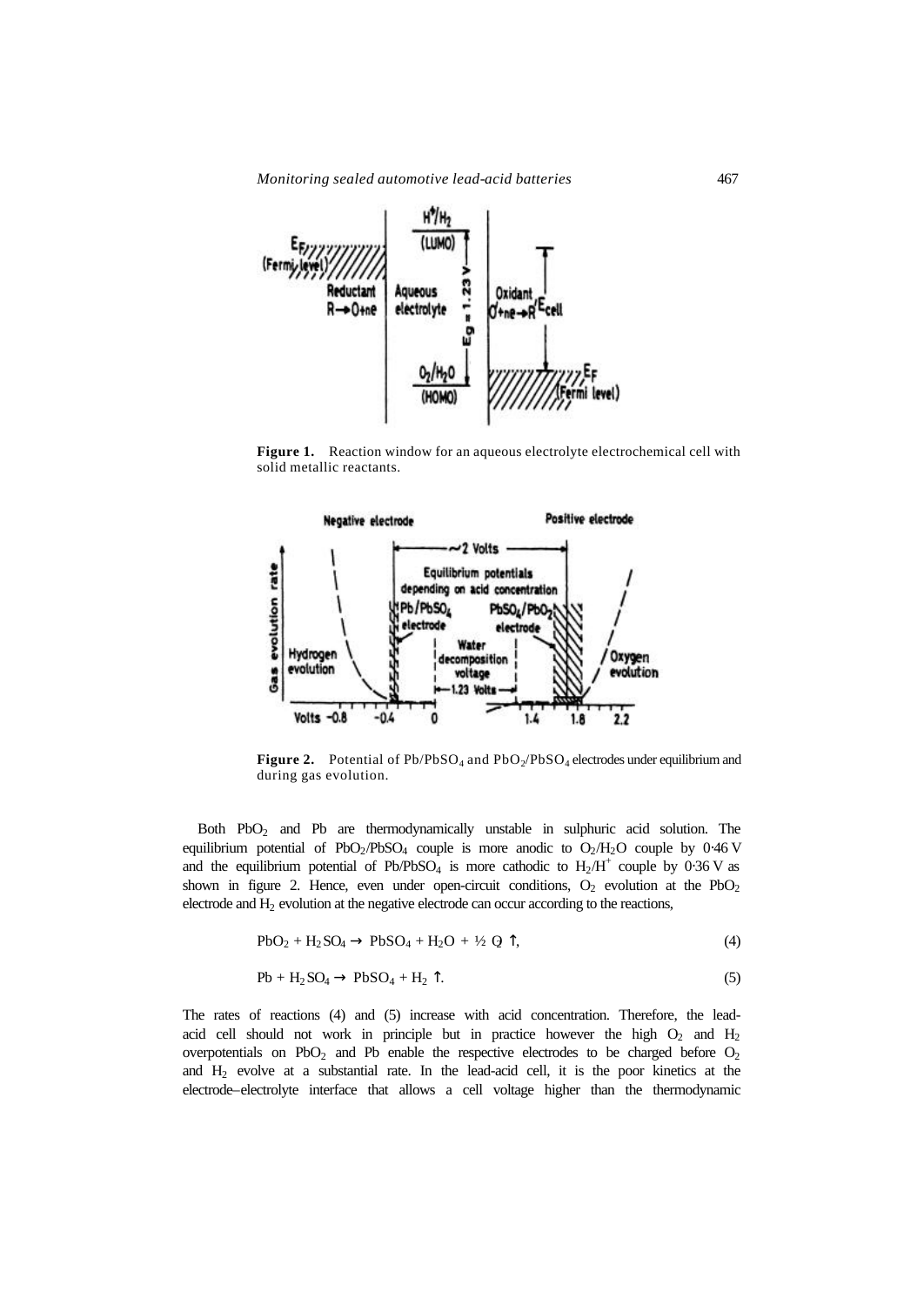window  $(E_e)$  of 1⋅23 V between the lowest unoccupied molecular orbital (LUMO) of the  $H_2/H^+$  redox energy and the highest occupied molecular orbital (HOMO) of the O<sub>2</sub>/H<sub>2</sub>O redox energy.<sup>28</sup>

The positive electrode in a lead-acid cell accepts charge less efficiently than the negative electrode. Therefore,  $O_2$  and  $H_2$  are evolved non-stoichiometrically during the recharge of a lead-acid battery with  $O_2$  evolution occurring prior to  $H_2$  evolution. The oxygen evolved at the positive electrode is constantly reduced at the electrode as follows.

$$
O2 + 2Pb + 2H2SO4 \rightarrow 2PbSO4 + 2H2O.
$$
\n(6)

This feature is the mainstay of the design of SLA batteries.<sup>29</sup>

#### **3. Sparse-impedance spectroscopy on sealed lead-acid batteries**

The electrical behaviour of battery half-cell can be described using the Randles equivalent circuit<sup>4,26</sup> shown in the figure 3a. In this case, only one electrode is modelled, but apart from different value for the parameters such as different time constants, the basic model can be used for both the electrodes. The equivalent circuit in figure 3a shows an ohmic resistance  $(R_i)$ , which is due to the limited conductance of the contacts, the inter-cell connections, the electrodes and the electrolyte, and depends on the SOC of the battery, on its previous usage and on its age. The inductance (*L*) in figure 3a is mainly caused by the metallic connection (top lead) between poles and the electrodes of the battery, and the charge stored in the interface between the electrode and the electrolyte is modeled by the double-layer capacitance  $(C_{d_l})$ . The kinetics of the main reaction by the non-linear charge-transfer resistance (*Rct*), and finally diffusion is represented by the complex Warburg impedance (*Zw*) in figure 3a.

In the frequency range between 1 kHz and 10 kHz, generally, only the inductance (*L*) and the internal resistance  $(R_i)$  are important because the other elements of the equivalent circuit have the double-layer capacitance in parallel, which is nearly ideally conducting in this frequency range. This leads to the strongly simplified equivalent circuit depicted in figure 3b. In this frequency range, the real part of the spectrum shows a noticeable



**Figure 3.** (**a**) Equivalent circuit for a battery half-cell and (**b**) high-frequency  $(≥ 1 kHz)$  equivalent circuit of a battery.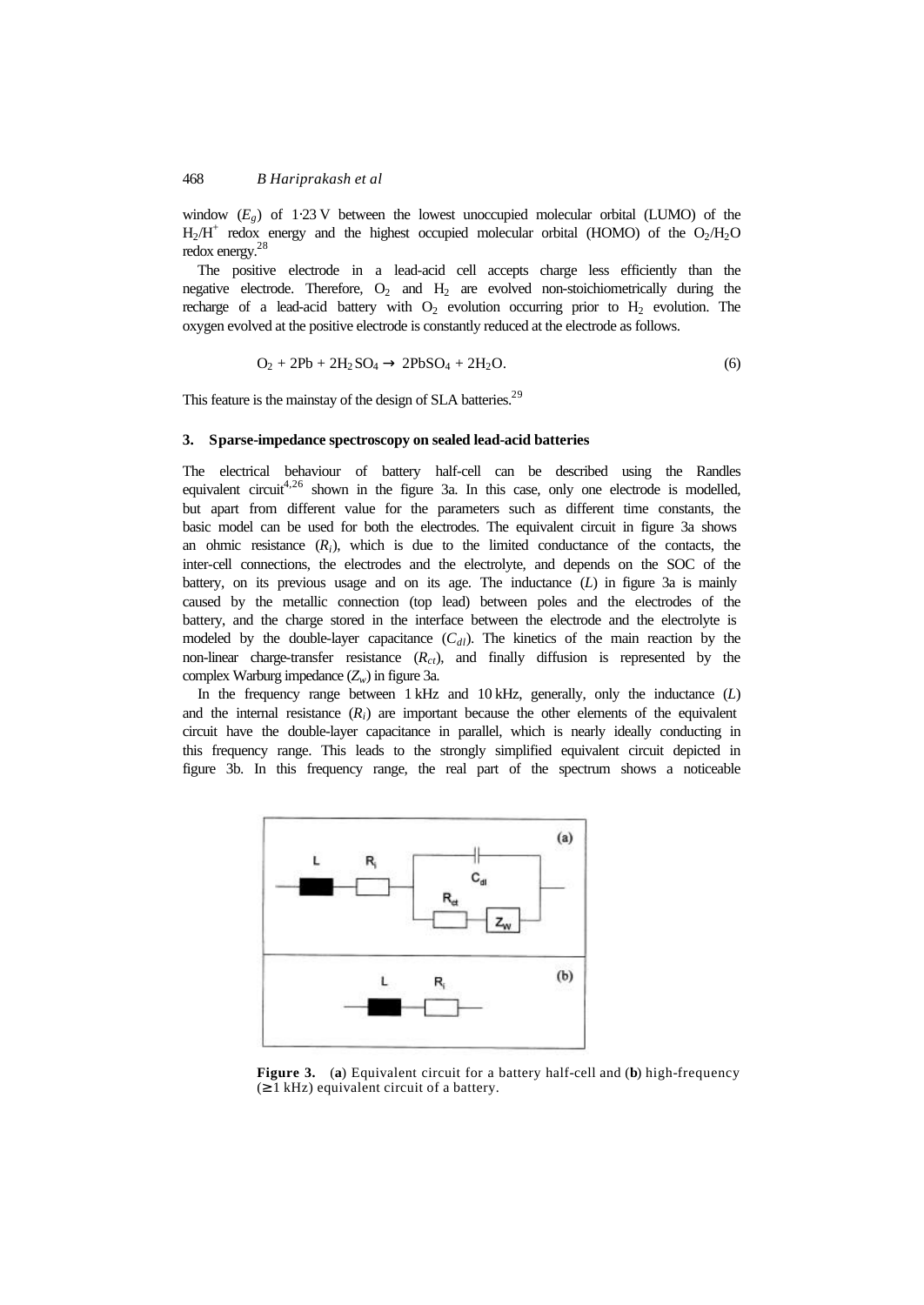

**Figure 4.** Impedance spectra of a 12 V/44Ah SLI battery at different depths-ofdischarge (DOD) at  $27^{\circ}$ C with frequency ranging between 10 Hz and 6 kHz (after ref. [4]).



**Figure 5.** *Re*(*Z*) as function of state-of-charge at 1⋅5 kHz (after ref. [4]).

dependence on the SOC of the battery as shown in figure 4. The spectra are shifted to the right, i.e. the real part of the impedance, namely  $Re(Z)$ , becomes larger. Furthermore, the series resonance frequency, the frequency where the spectra cross the abscissa, increases from 500 to 800 Hz. For the determination of the ohmic internal resistance, the imaginary part of the spectrum, namely  $I_m(Z)$ , can be easily used. The  $Re(Z)$  data in figure 4 can be expressed as a function of SOC as shown in figure 5. The SOC dependence of the internal resistance is not pronounced at high SOC level, whereas for a nearly discharged battery, the resistance increases rapidly. Although the internal resistance is mainly used as an indicator for the battery's cranking capability, the rapid increase in *Re*(*Z*) can be used as an indicator to protect the battery against deep discharge during driving. Indeed, the data in figure 5 show that SOC below 30% is an easy indicator to estimate the SOH of the battery.

During impulse charging, e.g. cranking, the voltage drop at the non-linear resistive element *Rct* with the capacitance in parallel follows with a remarkable time delay. Thus, the voltage response during short-time current peaks, e.g. cranking current, is dominated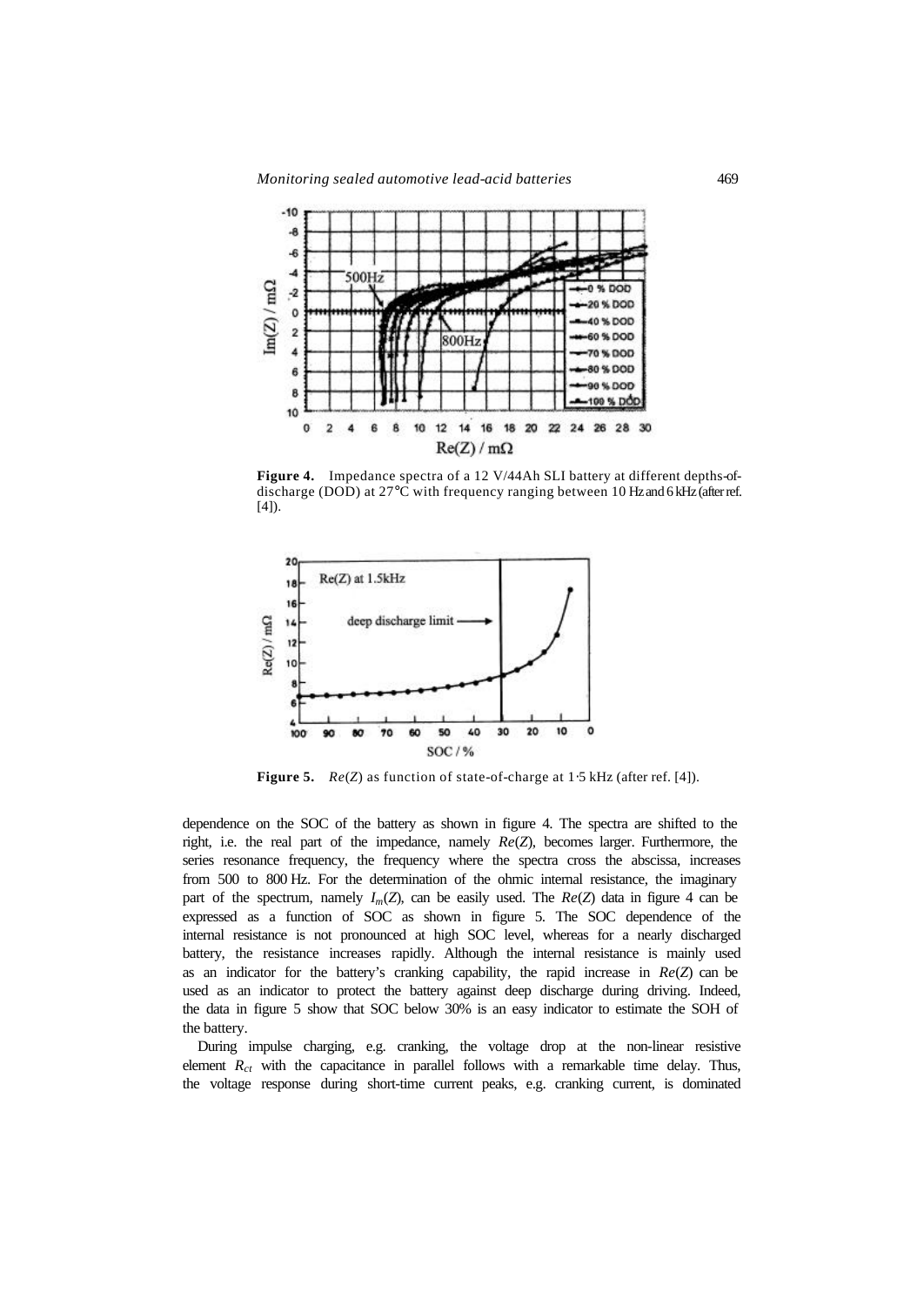by the ohmic resistance  $(R_i)$ . Therefore, a method to determine the ohmic resistance  $(R_i)$ continuously during vehicular driving has been developed to measure small signal current and voltage excitations at the battery terminals. These small signal 'excitations' are already available in every vehicle's power supply system, and only passive measuring devices, e.g. current and voltage probes, are required.

An increase in the ohmic resistance of the battery is also observed with battery ageing. Poor SOH leads to an increased internal resistance  $(R_i)$ . For a simple  $R_i$  measurement, SOC and SOH deviations, which might affect the internal resistance, cannot be distinguished but since the cranking capability is influenced by the sum of these, a separation is not actually necessary.

The following equations are employed in the basic algorithm for the determination of a battery's internal resistance.

$$
R = \overline{P}/\overline{I}^2,\tag{7}
$$

where

$$
\overline{P} = \left(\int_{t}^{t+T} [u(t).i(t)]dt\right) \div T,
$$
\n(8)

and

$$
\overline{I}^2 = \left(\int_t^{t+T} [i(t).i(t)]dt\right) + T.
$$
\n(9)

In (7)–(9), *R* is the resistance,  $\overline{P}$  is the time average value of the active power,  $\overline{I}^2$  is the time average value of the square of the battery current, *t* refers to a particular time, *T* is the total time,  $u(t)$  is the battery voltage at a particular time, and  $i(t)$  is the battery current at a particular time.

The resistance is calculated by dividing the time average value of the active power by the time average of the square of the battery current. Before calculating (8) and (9), the current and voltage signals are band-pass filtered. The low-frequency components of the signals are removed in order to stay in the frequency range for which the simplified equivalent circuit can be used and very high frequencies have to be removed to stay within the limits of the sampling rate of the employed *a*/*d* converter. This measuring principle allows continuous and cost-effective determination of the battery's internal resistance over a wide frequency range.

The employed current sensor is designed to work in its measuring range during normal driving. The band-pass filtered voltage and current signals are both transmitted via a switched amplifier and a 'sample and hold' circuit to *a*/*d* converter of the microcontroller. After  $a/d$  conversion, the controller calculates the internal resistance according to (7)–(9), and obtains its average value over the measuring period. Furthermore, the controller provides a communication interface, which could send the latest value of the battery's internal resistance to the computing unit of the vehicle's battery management system responsible for interpretation of the measured resistance data. Figure 6 shows the minimum cranking voltage as function of the measured small signal internal resistance for the three series connected 12 V lead-acid batteries. The data in figure 6 suggest that by fixing the minimum cranking voltage, the battery can be protected against deep discharge, which ameliorates the battery's SOH.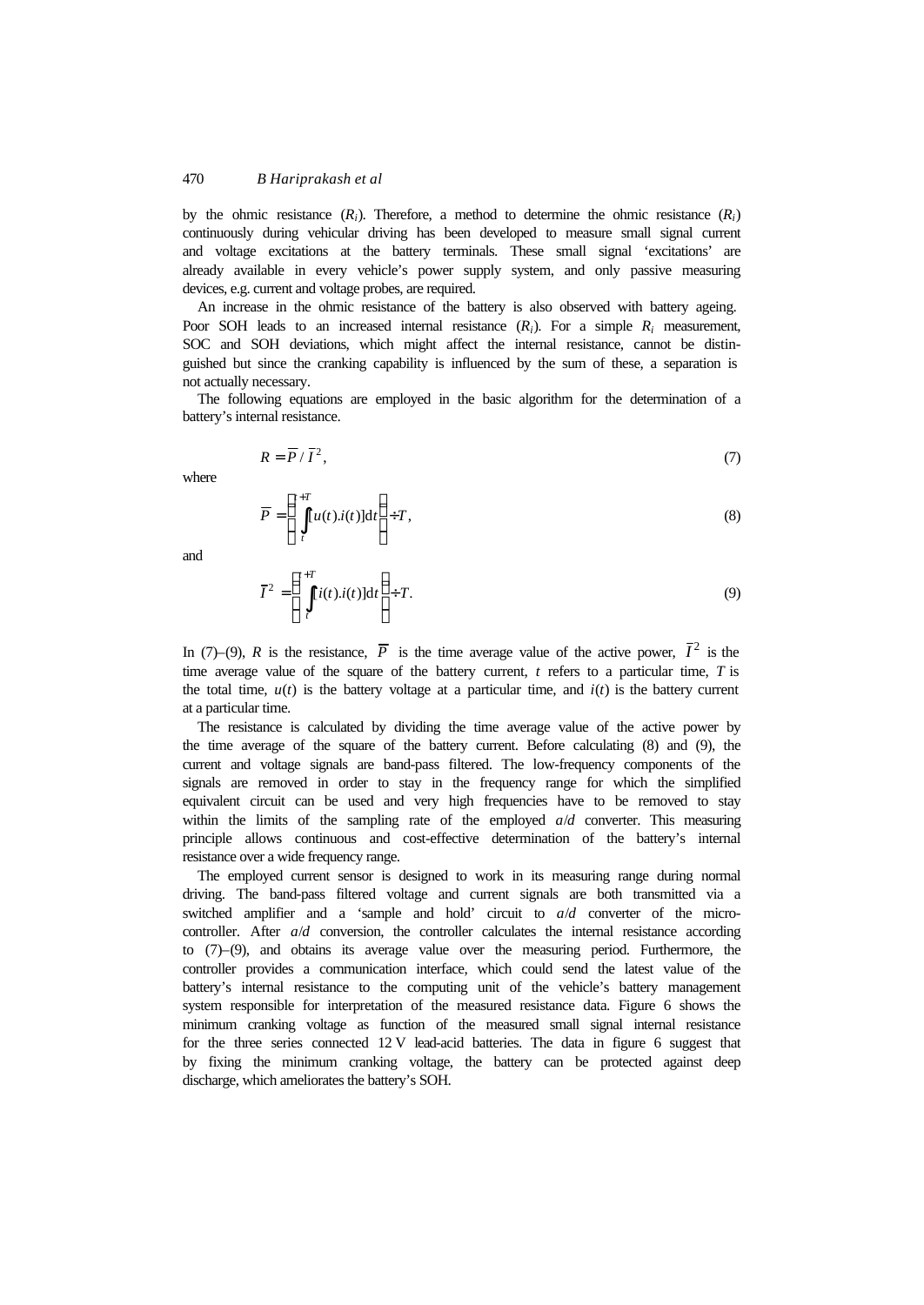

**Figure 6.** Minimum voltage during cranking as function of the measured small signal internal resistance at 27°C (after ref. [4]).

#### **4. Conclusions**

Electrochemical sparse-impedance spectroscopy has been found to be an appropriate technique for obtaining information about the SOH of sealed automotive lead-acid batteries. The technique facilitates the data collection on-board the vehicle, and the results are helpful in ameliorating the SOH of sealed automotive lead-acid batteries. It is believed that the sparse-impedance spectroscopic technique will find application in future automobiles to monitor the SOH of lead-acid battery bank.

#### **References**

- 1. Dell R M and Rand D A J 2002 *Understanding batteries* (Cambridge: Royal Society of Chemistry)
- 2. Fuet F 1998 *J. Power Sources* **70** 59
- 3. Piller S, Perrin M and Jossen A 2001 *J. Power Sources* **96** 113
- 4. Rodrigues S, Munichandraiah N and Shukla A K 2000 *J. Power Sources* **87** 12
- 5. Shukla A K, Ganesh Kumar V, Munichandraiah N and Srinath T 1998 *J. Power Sources* **74** 234
- 6. Champlin K and Bertness K 2000 *Proc. 22nd Int. Telecommun. Energy Conf*. (Phoenix: IEEE) paper 19.3 348
- 7. Charlesworth J M 1996 *Electrochim. Acta* **41** 1721
- 8. Nelatury S R and Singh P 2002 *J. Power Sources* **112** 621
- 9. Salkind A J, Fennie C, Singh P, Atwater T and Reisner D E 1999 *J. Power Sources* **80** 293
- 10. Stoynov Z, Nishev T, Vacheva V and Stamenova N 1997 *J. Power Sources* **64** 189
- 11. Martinet S, Durand R, Ozil P, Lablanc P and Blanchard P 1999 *J. Power Sources* **83** 93
- 12. Feder D O, Hlavac M J and McShane S J 1994 *J. Power Sources* **48** 135
- 13. Armenta C, Doria J, De Andrés M C, Urratia J, Fullea J and Graña F 1989 *J. Power Sources* **27** 189
- 14. Baert D H J and Vervaet A A K 2003 *J. Power Sources* **114** 357
- 15. Blood P J and Sotiropoulos S 2002 *J. Power Sources* **110** 96
- 16. Mancier V, Metrot A and Willmann P 2003 *J. Power Sources* **117** 223
- 17. Mancier V, Metrot A and Willmann P 2002 *Electrochim. Acta* **47** 1633
- 18. Hill I R and Andrukaitis Ed E 2001 *J. Power Sources* **103** 98
- 19. Mauracher P and Karden E 1997 *J. Power Sources* **67** 69
- 20. Jossen A, Späth V, Döring H and Garche J 1999 *J. Power Sources* **84** 283